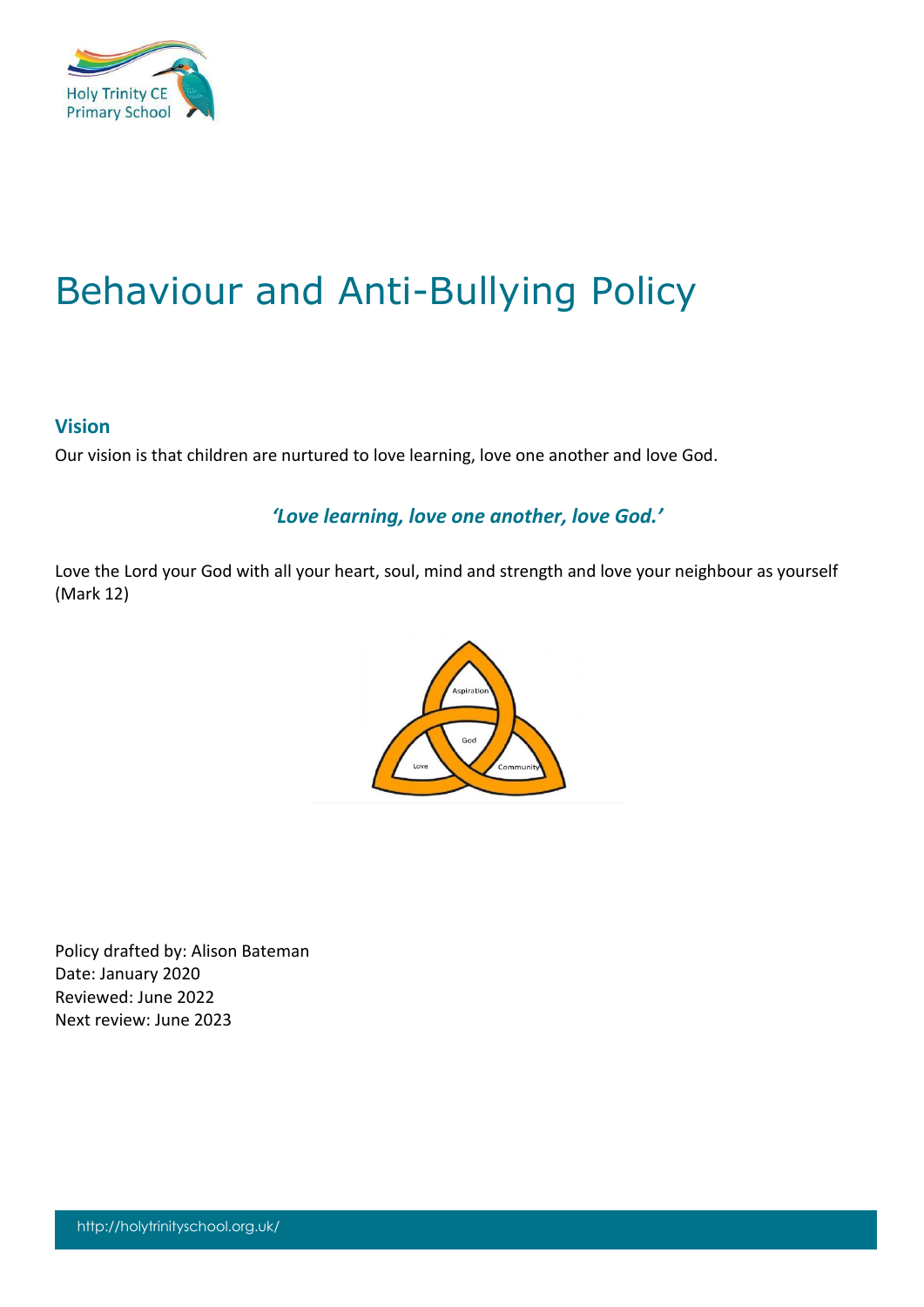## Behaviour:

At Holy Trinity Church of England Primary School our behavior policy is rooted in Christian Values which underpin the school's life and work. We recognise the value of forgiveness and a fresh start.

## Aims and expectations

- Children and adults feel physically and emotionally safe and develop relationships based on love, truth and respect.
- Staff foster and aspirational and loving environment in which all can feel valued, flourish and fulfil potential
- Children learn to take responsibility for and manage their behaviour. This policy aims to help children grow in a safe and secure environment, and to become positive, responsible and increasingly independent members of the school community.
- There is a consistency of approach in developing and managing behaviour that is the responsibility of all staff and supported by the SLT. We treat all children fairly and apply this behaviour policy in a consistent way. We appreciate that fairness is not about treating all children identically, some children need more support than others.
- The school has a number of rules, but our behaviour policy is not primarily concerned with rule enforcement. It is a means of promoting good relationships, so that people can work together with the common purpose of helping everyone to learn. This policy supports the school community in aiming to allow everyone to work together in an effective and considerate way. The school expects every member of the school community to behave in a considerate way towards others.
- The school rewards good behaviour as it believes that this will promote our vision for children to **'Love learning, love one another and love God'** and our values of **aspiration, love** and **community**. This policy is designed to promote good behaviour, rather than merely deter anti-social behaviour. Holy Trinity CE Primary School is committed to working together with parents and children to solve any behaviour problems.

## The following strategies are in place to enable the school community to achieve these aims:

Christian Values are explicitly taught through Collective Worship and are reinforced in the classroom and around school.

| 'Love learning, love one another, love God'. |                                  |                                  |  |  |
|----------------------------------------------|----------------------------------|----------------------------------|--|--|
| <b>Aspiration</b>                            | Love                             | Community                        |  |  |
| We will show this value through:             | We will show this value through: | We will show this value through: |  |  |
| Resilience                                   | Compassion                       | Inclusivity                      |  |  |
| Creativity                                   | Truth                            | Friendship                       |  |  |
| Perseverance                                 | Kindness                         | Respect                          |  |  |
| Courage                                      | Forgiveness                      | Responsibility                   |  |  |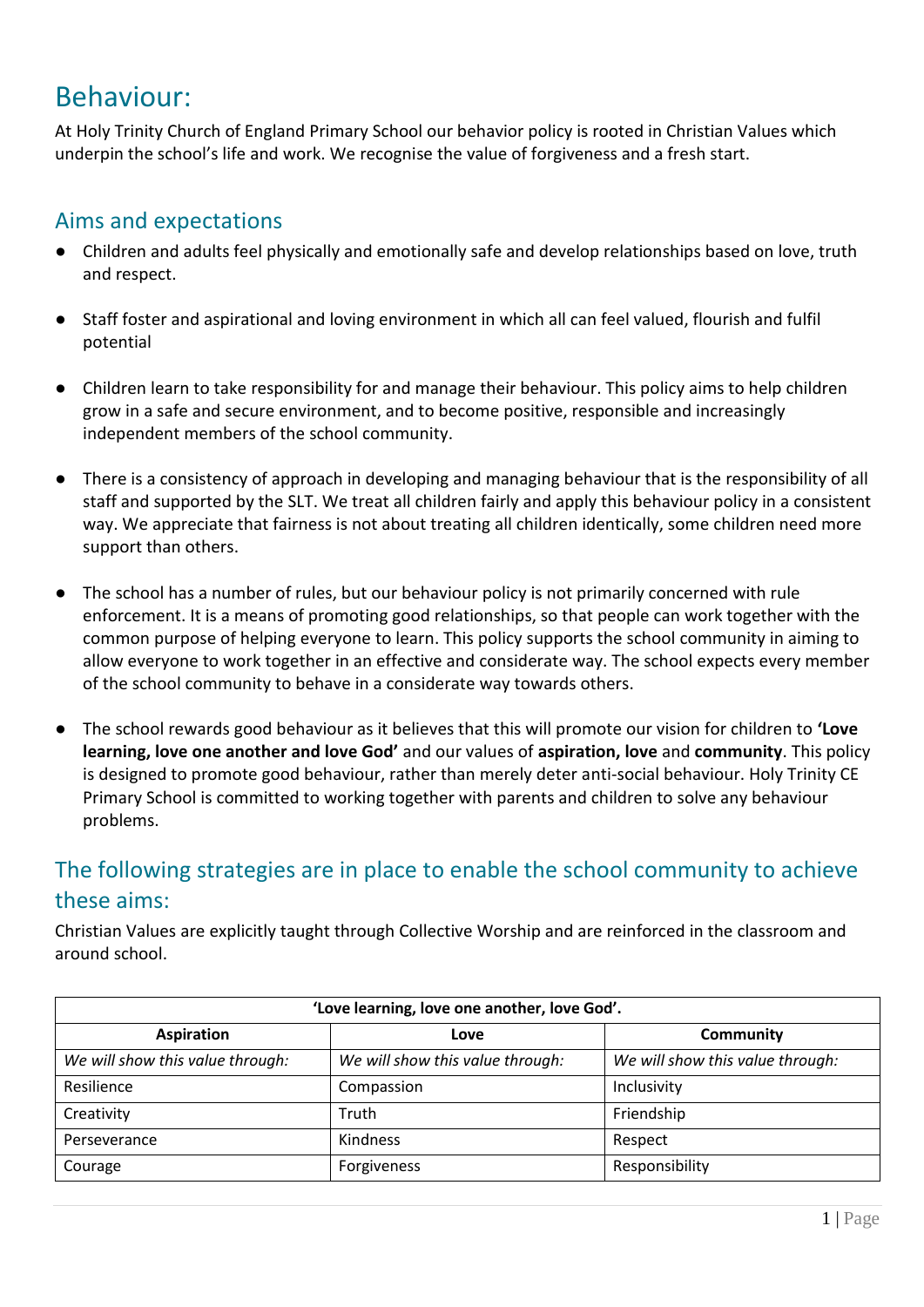## Rewards and Consequences

Both positive and negative behaviour will result in a consequence. Children will be taught to understand that they choose their behaviour.

We praise and reward children for good behaviour in a variety of ways:

- Staff praise children.
- Staff give children stickers and team points
- Each week we nominate children from each junior class to receive an Achievement Certificate for living out our vision to **'Love learning, love one another and love God'** and our values of **Love, Aspiration and Community** in 'Celebration Assembly'.
- The weekly newsletter publishes the names of those children gaining a Values Champion Certificate.
- Celebration Assemblies also celebrate other achievements both in and out of school, for example, music or swimming certificates.

The school employs a number of sanctions or "consequences", to enforce the school rules, and to ensure a safe and positive learning environment. We employ each sanction appropriately to each individual situation.

- We expect children to listen carefully to instructions in lessons and follow our school rules. Please refer to Appendix 3 for details of sanctions and rewards.
- We expect children to try their best in all activities. If they do not do so, we may ask them to redo a task.
- The class teacher discusses the school rules with each class. In addition to the school rules, each class also has its own classroom code, which is agreed by the children and displayed on the wall of the classroom. In this way, every child in the school knows the standard of behaviour that we expect in our school. If there are incidents of anti-social behaviour, the class teacher discusses these with the whole class.
	- Good learning behaviour is reinforced in school
	- PSHE (Personal, Social and Health Education) and Relationships Education provide children with the language and forum to discuss behaviour and relationships.
	- The school does not tolerate bullying of any kind. If we discover that an act of bullying or intimidation has taken place, we act immediately to stop any further occurrences of such behaviour. While it is very difficult to eradicate bullying, we do everything in our power to ensure that all children attend school free from fear.
	- Occasionally, staff may need to intervene physically to restrain children or to prevent injury to a child, or if a child is in danger of hurting him/herself. The actions that we take are in line with government guidelines on the restraint of children. If a member of staff uses restraint they must record the incident on CPOMS.

#### **The role of the class teacher**

- It is the responsibility of the class teacher to promote the school vision and values thus promoting positive behaviour in the classroom and around school.
- It is the responsibility of class teachers to ensure that the school rules are enforced in their classes, and that their classes behave in a responsible manner during lesson time.
- The class teachers in our school have high expectations of the children with regard to behaviour, and they strive to ensure that all children work to the best of their ability.
- The class teacher treats each child fairly, and enforces their classroom rules consistently. The teachers treat all children in their classes with respect and understanding.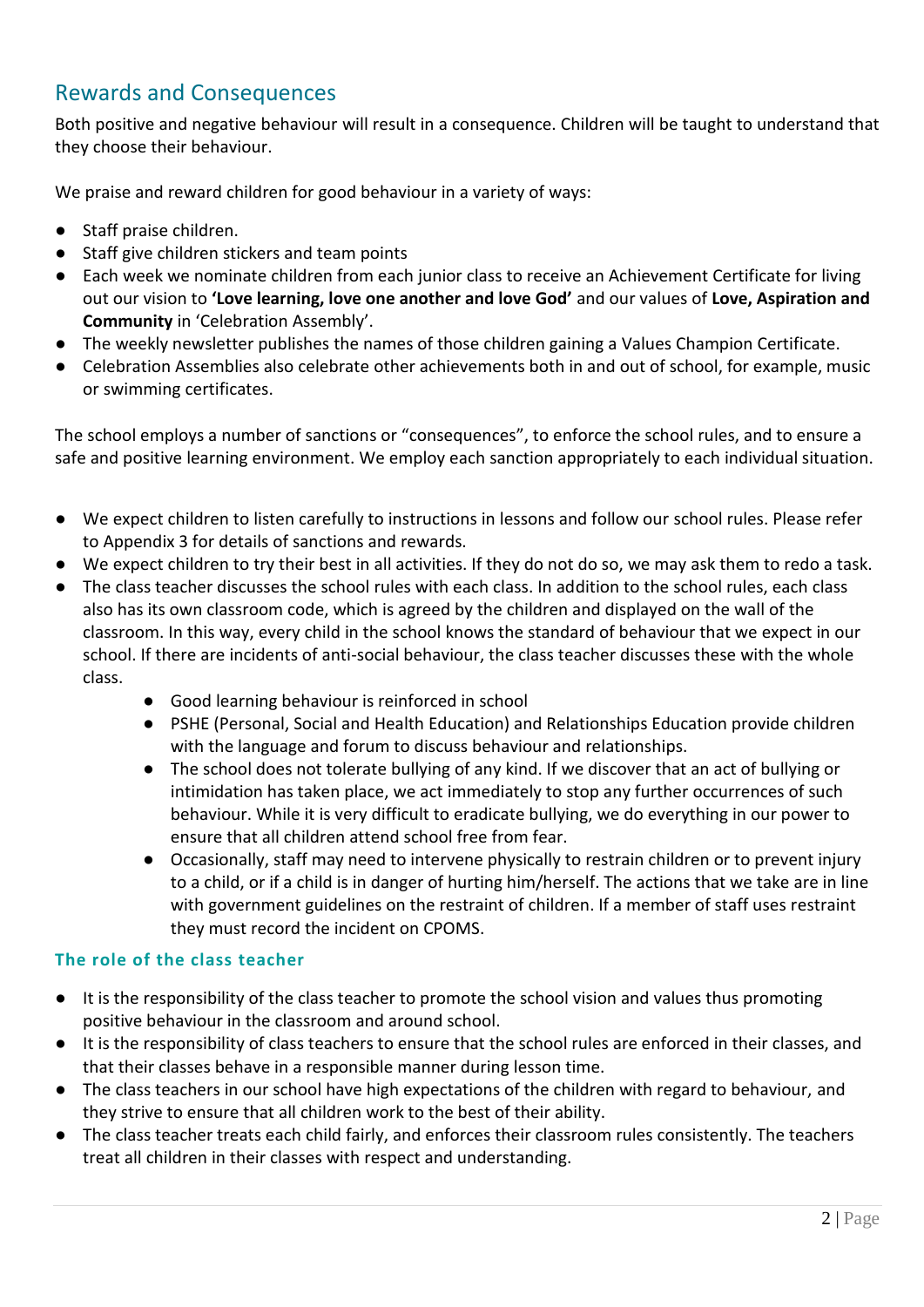- Class teachers will use the 'Zones of Regulation' to support children to manage their emotions and behaviour.
- The class teacher liaises with external agencies, as necessary, to support and guide the progress of each child.
- The class teacher reports to parents about the progress of each child in their class, in line with the wholeschool policy. The class teacher may also contact a parent if there are concerns about the behaviour or welfare of a child.

#### **The role of the head teacher**

- It is the responsibility of the head teacher to promote the school vision and values thus promoting positive behaviour in and around school.
- It is the responsibility of the head teacher, under the School Standards and Framework Act 1998, to implement the school behaviour policy consistently throughout the school, and to report to governors, when requested, on the effectiveness of the policy. It is also the responsibility of the head teacher to ensure the health, safety and welfare of all children in the school.
- The head teacher supports the staff by implementing the policy, by setting the standards of behaviour, and by supporting staff in their implementation of the policy.
- The head teacher keeps records of all reported serious incidents of misbehaviour that have resulted in lunchtime detentions (Stage 3's) being issued, and reports back to the governors through the Pupils, Parents and Community Committee and the Head teacher's Report to Governors.
- The head teacher has the responsibility for giving fixed-term exclusions to individual children for serious acts of misbehaviour. For repeated or very serious acts of anti-social behaviour, the head teacher may permanently exclude a child.

#### **The role of parents/carers**

- The school collaborates actively with parents, in the hope that children receive consistent messages about how to behave at home and at school.
- We explain our expectations for behaviour and expect parents to support the school in implementation.
- We expect parents to support their child's learning, and to cooperate with the school. We try to build a supportive dialogue between the home and the school, and we inform parents immediately if we have concerns about their child's welfare or behaviour.
- If the school has to use reasonable sanctions, we expect parents to support the actions of the school. If parents have any concerns about the way that their child has been treated, they should initially contact the class teacher. If the concern remains, they should contact the head teacher. If these discussions cannot resolve the problem a formal grievance or appeal process can be implemented.

#### **The role of governors**

- The governing body has the responsibility of setting down these general guidelines on standards of discipline and behaviour, and of reviewing their effectiveness. The governors support the head teacher in adhering to these guidelines.
- The head teacher has the day-to-day authority to implement the school's policy on behaviour and discipline, but governors may give advice to the head teacher about particular disciplinary issues. The head teacher must take this into account when making decisions about matters of behaviour.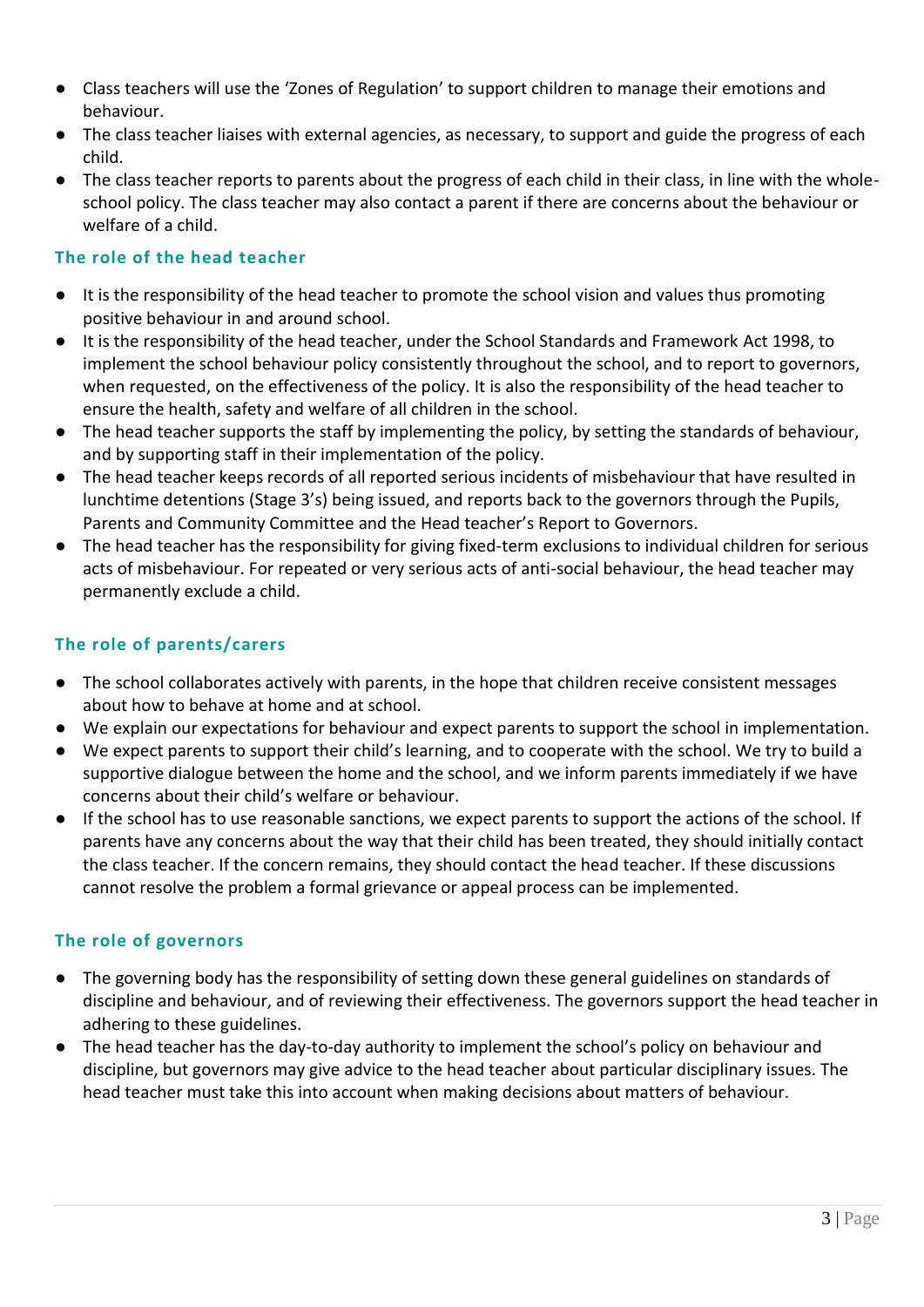### Fixed-term and permanent exclusions

We do not wish to exclude any child from school, but sometimes this may be necessary. The school has therefore adopted the standard guidance, Improving Behaviour and Attendance: Guidance on Exclusion from School and Pupil Referral Units (DFE, September 2017).

Only the head teacher (or the deputy head teacher in the head teacher's absence) has the power to exclude a child from school. The head teacher may exclude a child for one or more fixed periods, for up to 45 days in any one school year. In extreme and exceptional circumstances, the head teacher may exclude a child permanently.

If the head teacher excludes a child, s/he informs the parents immediately, giving reasons for the exclusion. At the same time, the head teacher makes it clear to the parents that they can, if they wish, appeal against the decision to the governing body. The school informs the parents how to make any such appeal.

The head teacher informs the LA and the governing body about any permanent exclusion, and also about any fixed-term exclusions.

The governing body itself cannot either exclude a child or extend the exclusion period made by the head teacher.

The governing body has a discipline committee which is made up of between three and five members. This committee considers any exclusion appeals on behalf of the governors.

When an appeals panel meets to consider exclusion, they consider the circumstances in which the child was excluded, consider any representation by parents and the LA, and consider whether the child should be reinstated. If the governors' appeals panel decides that a child should be reinstated, the head teacher must comply with this ruling.

### Drug and alcohol related incidents

If a child needs medication during the school day the parent or guardian is asked to provide written permission for the medicine to be administered at school.

It is the policy of this school that no child should bring any drug, legal or illegal, to school. Staff may search and confiscate if they suspect a child is carrying a banned item including drugs, alcohol, weapons, tobacco, fireworks, matches, a lighter, pornographic images, stolen items or mobile phones without permission or any item that could be used to commit an offence or is a threat to the health and safety of others.

The school will take very seriously misuse of any substances such as glue, other solvents, or alcohol. The parents or guardians of any child involved will always be notified. Any child who deliberately brings substances into school for the purpose of misuse will be punished by a fixed-term exclusion. If the offence is repeated, the child will be permanently excluded, and the police and social services will be informed. If any child is found to be suffering from the effects of alcohol or other substances, arrangements will be made for that child to be taken home.

It is forbidden for anyone, adult or child, to bring onto the school premises illegal drugs. Any child who is found to have brought to school any type of illegal substance will be punished by a temporary exclusion. The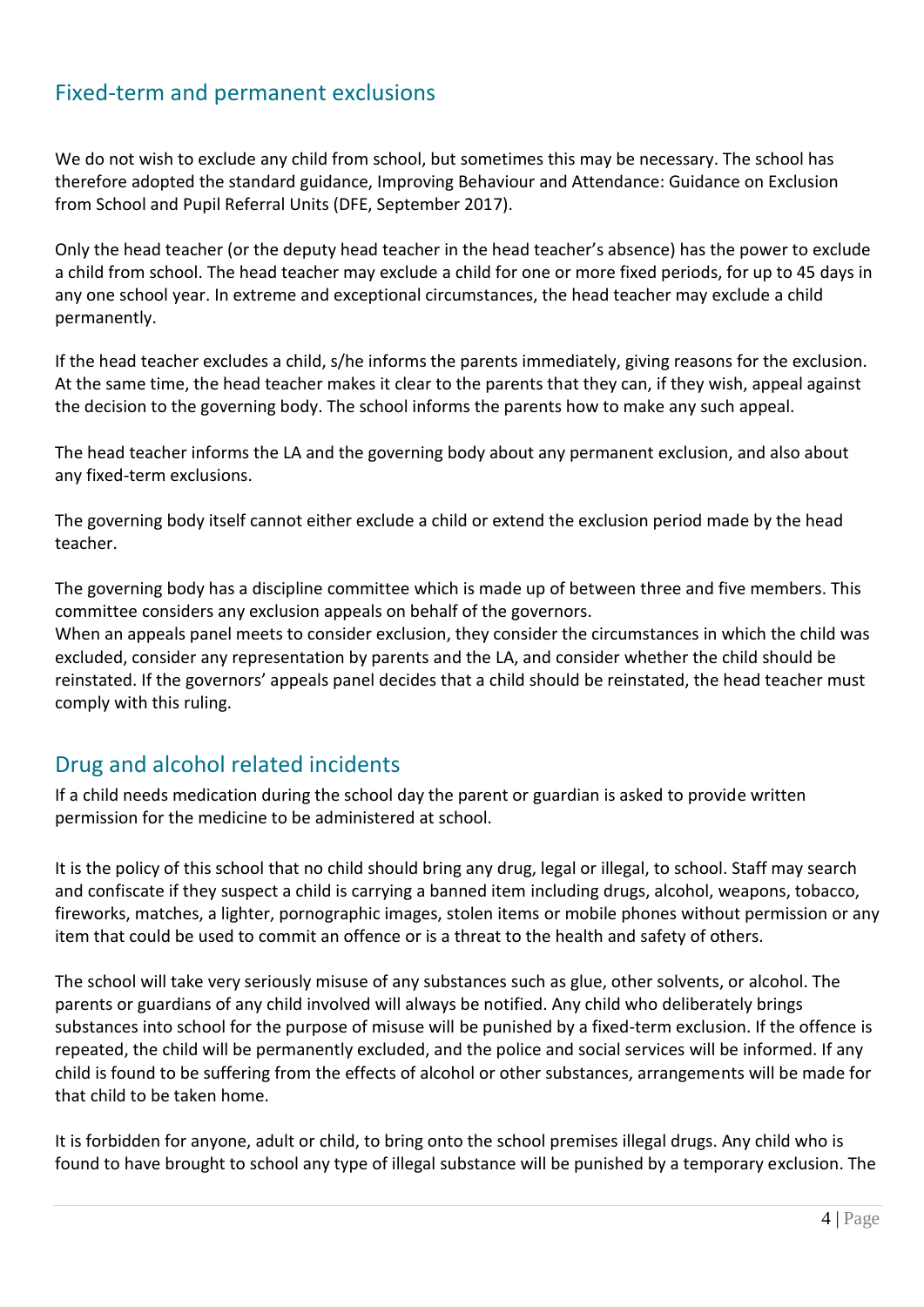child will not be readmitted to the school until a parent or guardian of the child has visited the school and discussed the seriousness of the incident with the head teacher.

If the offence is repeated the child will be permanently excluded.

If a child is found to have deliberately brought illegal substances into school, and is found to be distributing these to other pupils for money, the child will be permanently excluded from the school. The police and social services will also be informed.

#### **Behaviour out of school**

Children travelling to and from school, wearing school uniform, taking part in any school related event or organised activity or otherwise identifiable as a pupil of the school are expected to behave with the same high standards as when they are in school. Their positive contribution to the school reputation beyond school will be acknowledged. Appropriate sanctions as outlined above will be applied where children's behaviour beyond school time or the school gate is unacceptable.

#### **Monitoring and review**

The head teacher monitors the effectiveness of this policy on a regular basis. S/he also reports to the governing body on the effectiveness of the policy and, if necessary, makes recommendations for further improvements.

The school keeps a variety of records concerning incidents of misbehaviour. The class teacher records minor classroom incidents – See Appendix 6. The head teacher records those incidents where a child receives a detention (Stage 3) for their behaviour.

The head teacher keeps a record of any child who is suspended for a fixed-term, or who is permanently excluded.

It is the responsibility of the governing body to monitor the rate of suspensions and exclusions, and to ensure that the school policy is administered fairly and consistently. The governing body will pay particular attention to matters of racial equality; it will seek to ensure that the school abides by the non-statutory guidance The Duty to Promote Race Equality: A Guide For Schools, and that no child is treated unfairly because of race or ethnic background.

The governing body reviews this policy regularly. The governors may, however, review the policy earlier than this if the government introduces new regulations, or if the governing body receives recommendations on how the policy might be improved.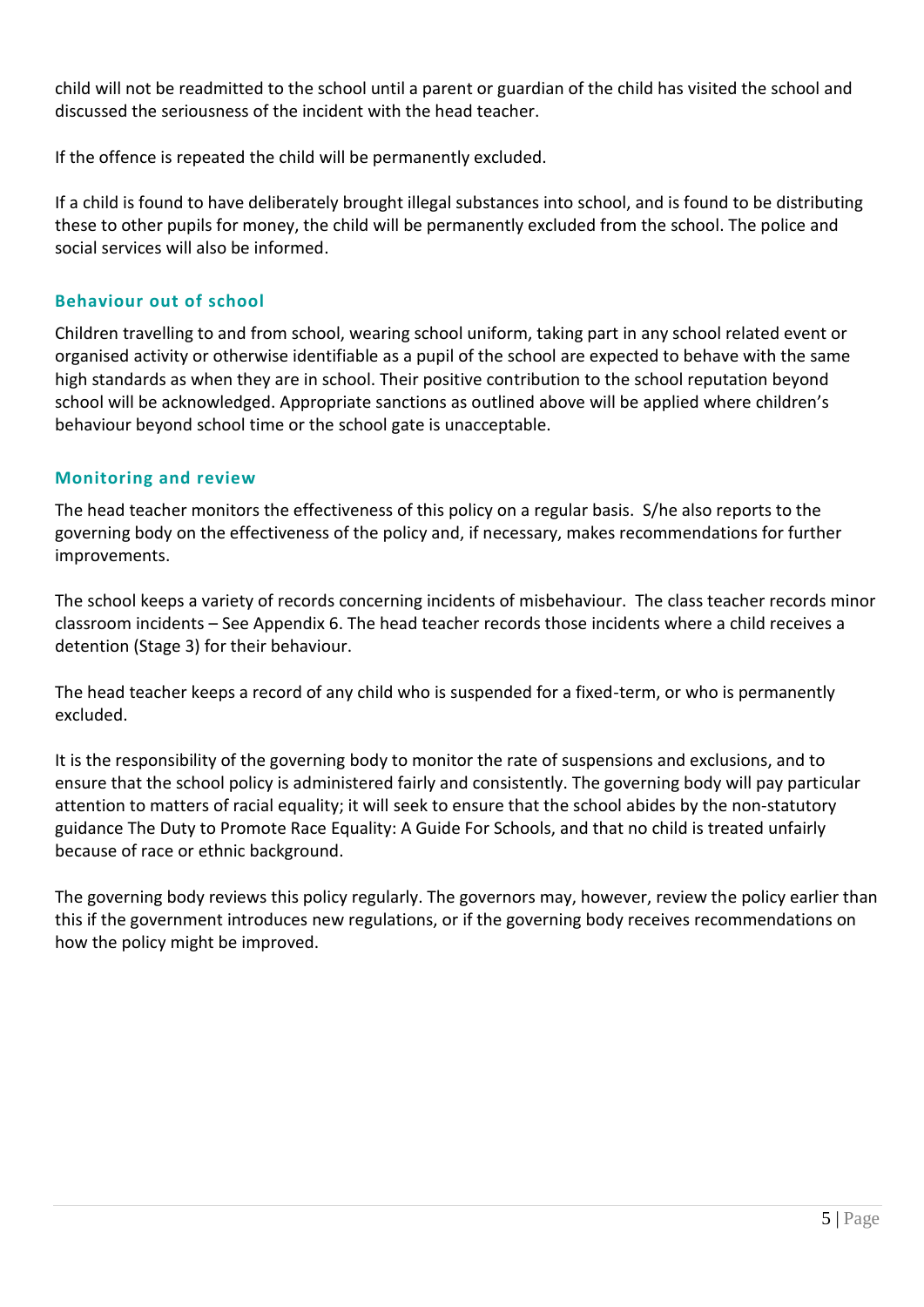

### Anti Bullying:

### **Introduction**

Holy Trinity CE Primary School is committed to providing a caring, friendly and safe environment for all members of the school community. Bullying of any type is not acceptable at Holy Trinity School. If and when bullying does occur, all people should be able to tell someone and to know that any incidents will be dealt with promptly, efficiently and effectively.

Everybody has the right to be treated with respect. Those who are the victims of bullying need a supportive environment in which to recuperate. Those who are bullying need to learn different ways of behaving and the school will help them to make these changes.

#### **What is bullying?**

*"Bullying is aggressive or insulting behaviour by an individual or group, often repeated over a period of time, that intentionally hurts or harms."* Ofsted – HMI 465, published in 2003.

Bullying may take a variety of forms, usually lasting over a period of time. It may be

- Emotional (e.g. excluding someone, not being included, tormenting, hiding things, threatening, making gestures)
- Physical (e.g. punching, kicking, hitting, pinching, biting)
- Racist (racial taunts, graffiti)
- Sexual (unwanted physical contact or sexually abusive remarks)
- Verbal (name-calling, sarcasm, spreading rumours, persistent teasing)
- Intimidation (e.g. interference with personal property, theft, hostile mobile phone or internet messaging)
- Cyber bullying (e.g. use of computer or mobile phones)
- Children with special educational needs or disabilities unable to articulate their experiences and may be being bullied both directly and indirectly about their specific difficulties or disability
- Prejudice against children from the different Traveller communities.
- Antagonistic attitudes towards 'looked after' children because of their family circumstances.

### **Why is it important to respond to bullying?**

Bullying hurts. No one deserves to be a victim of bullying. Pupils who are bullying need to learn different ways of behaving. Everybody has the right to be treated with respect.

As a school we aim to have a responsibility to respond promptly and effectively to all issues of bullying and expect parents/carers to support us in this endeavor.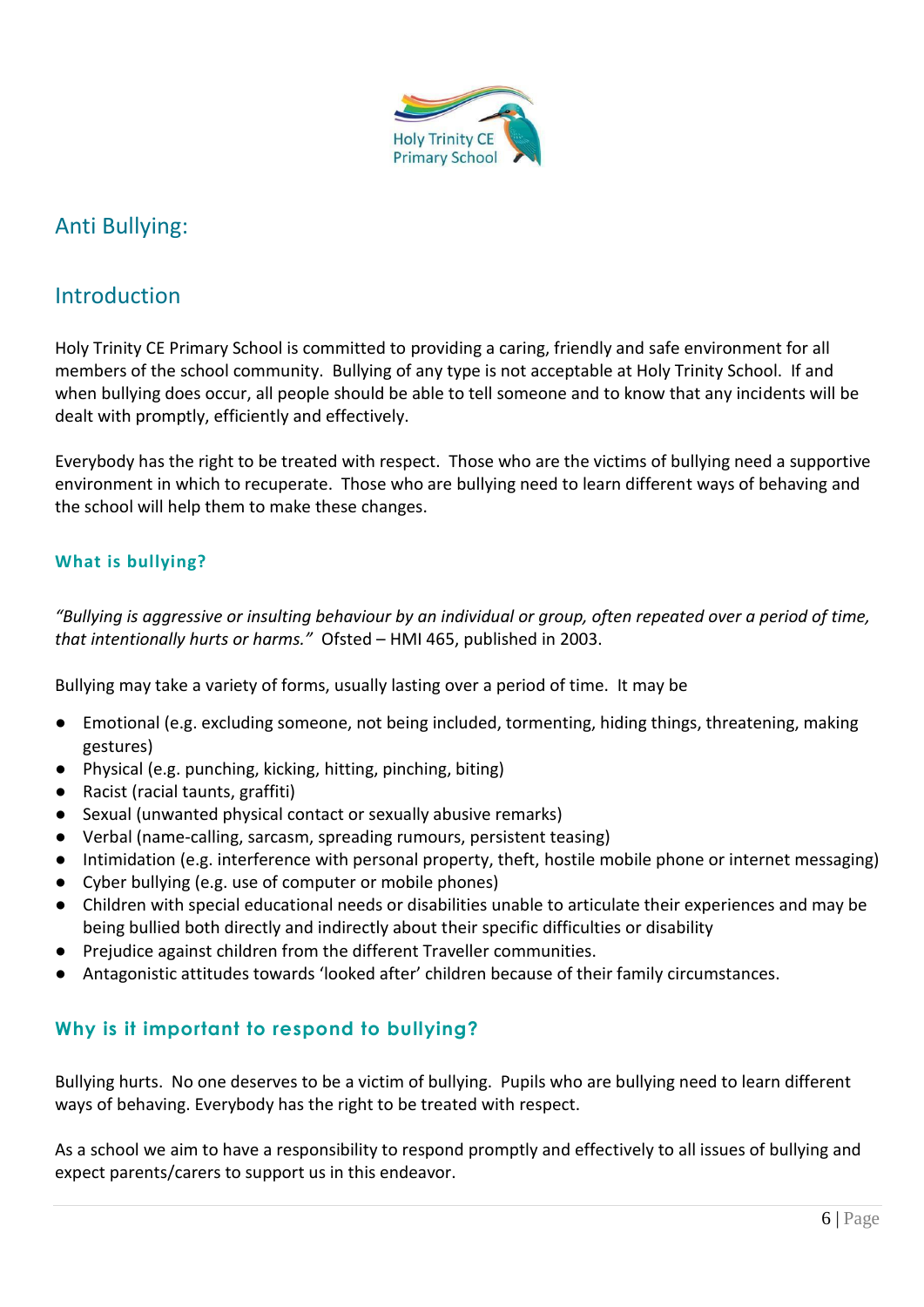## **Objectives**

- All governors, teaching and non-teaching staff, pupils and parents should have an understanding of what bullying is.
- All governors, teaching and non-teaching staff should know what the school policy is on bullying and follow it when bullying is reported.
- All pupils and parents should know what the school policy is on bullying and what they should do if bullying arises.
- As a school we take bullying seriously. Pupils and parents should be assured that bullying will not be tolerated.

#### **Signs and symptoms (what to look for)**

- Being unwilling to go to school
- Feeling ill in the mornings
- Change in their usual routine
- Being frightened of walking to and from school
- Not wanting to go on a public bus
- Begging to be driven to school
- Becoming anxious and withdrawn
- Crying themselves to sleep at night / nightmares
- Truanting
- Beginning to do poorly at school
- Coming home with clothes / books torn
- Having possessions 'go missing' asking for money or stealing money
- Unexplained cuts / bruises
- Coming home hungry (packed lunch stolen)
- Becoming withdrawn, lacking in confidence
- Becoming aggressive and unreasonable
- Bullying other children or siblings
- Giving improbable excuses to any of the above
- Attempted or threatened suicide

#### **Procedures**

- Report any incidents to the designated member of staff
- If parents report / mention any of the above, all adults must pass this knowledge to the Head teacher or Deputy Head teacher. The Head / Deputy will record and respond to all reports of bullying and monitor the outcomes.
- The bullying behaviour or threats of bullying must be investigated and bullying stopped quickly. Statements must be taken from all involved in this behaviour.
- Parents will be contacted where there is any bullying behaviour.
- All attempts will be made to help the bully change his/her behaviour.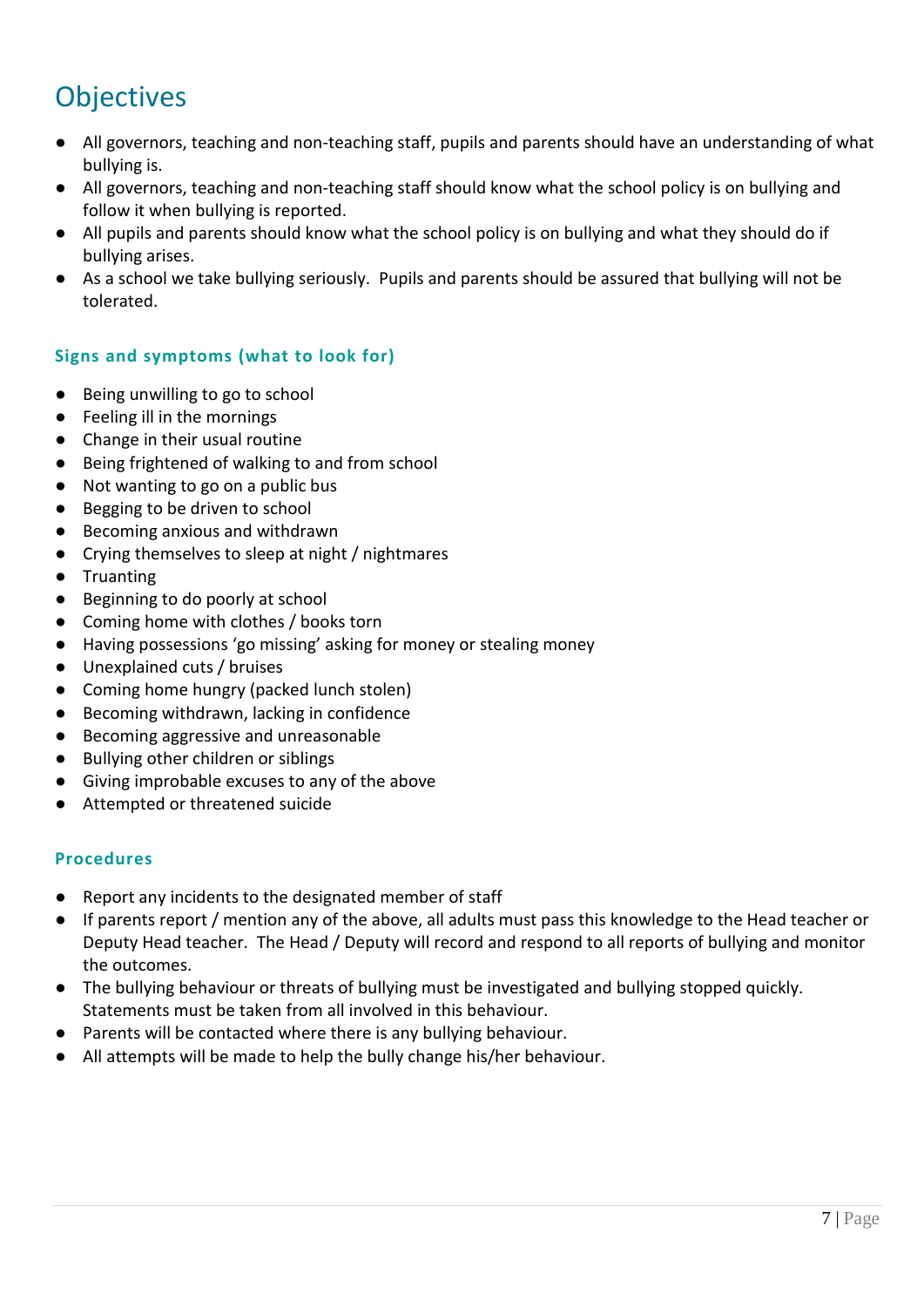#### **Outcomes**

- The bully will be asked to genuinely apologise. Parents will be informed of the incident.
- There will be an opportunity for restorative justice.
- The bullied pupil will have an opportunity to discuss the experience with a member of staff and receive ongoing support through social and emotional intervention as necessary.
- The perpetrator will be supported to avoid a repeat offence eg social intervention group, individual behaviour plan.
- In serious cases, fixed term or permanent exclusion will be considered. If this occurs the Exclusions governor and the LA Social Inclusion Team must be advised of the school's action.
- After the incident / incidents have been investigated and dealt with, each case will be monitored to ensure repeated bullying does not take place.

#### **Prevention**

A positive anti-bullying ethos is at the centre of Holy Trinity CE School, with a focus on equality of opportunity, harmony and positive attitudes to diversity. A variety of methods will be used to help children prevent bullying, including

- Assemblies devoted to the issues of bullying
- Class behaviour rules
- Reading stories about bullying or having them read in class or school assembly
- Role playing
- Children to know that they can talk to any adult in the school about worries or concerns that they have
- The head teacher and the Inclusion Manager are always available if staff want to discuss any concerns they have related to suspected bullying incidents or how to deal with them
- All parents to know that there is a copy of the behaviour and anti-bullying policy available on the school website. A paper copy will be available from the school office.

### Legal Context

#### **The Schools Standards and Framework Act 1998 and Circular 10/99 Social Inclusion:**

As noted in the introduction to this booklet, the School Standards and Framework Act 1998 requires that all schools put measures in place to prevent all forms of bullying among pupils. Governing bodies should review this policy annually. The DfE further developed this in Circular 10/99 which states that *"Head teachers should put in place effective strategies against bullying which are developed and put into effect by everyone in the school, including pupils".*

#### **Children Act (2006)**

Failure to prevent bullying may be in breach of the provisions of the Children Act firstly, by failing to safeguard and promote the welfare of the child and secondly, by failing to take action which will protect the child from harm.

#### **Human Rights Act (1998)**

The implications of the provisions of this act have yet to be fully tested in law. Two articles, however, may have some relevance. Article 3 on the 'Prohibition of Torture' could be used if a school, once notified of an incident, takes little or no action to deal with bullying. Article 3 provides a 'right to an effective education'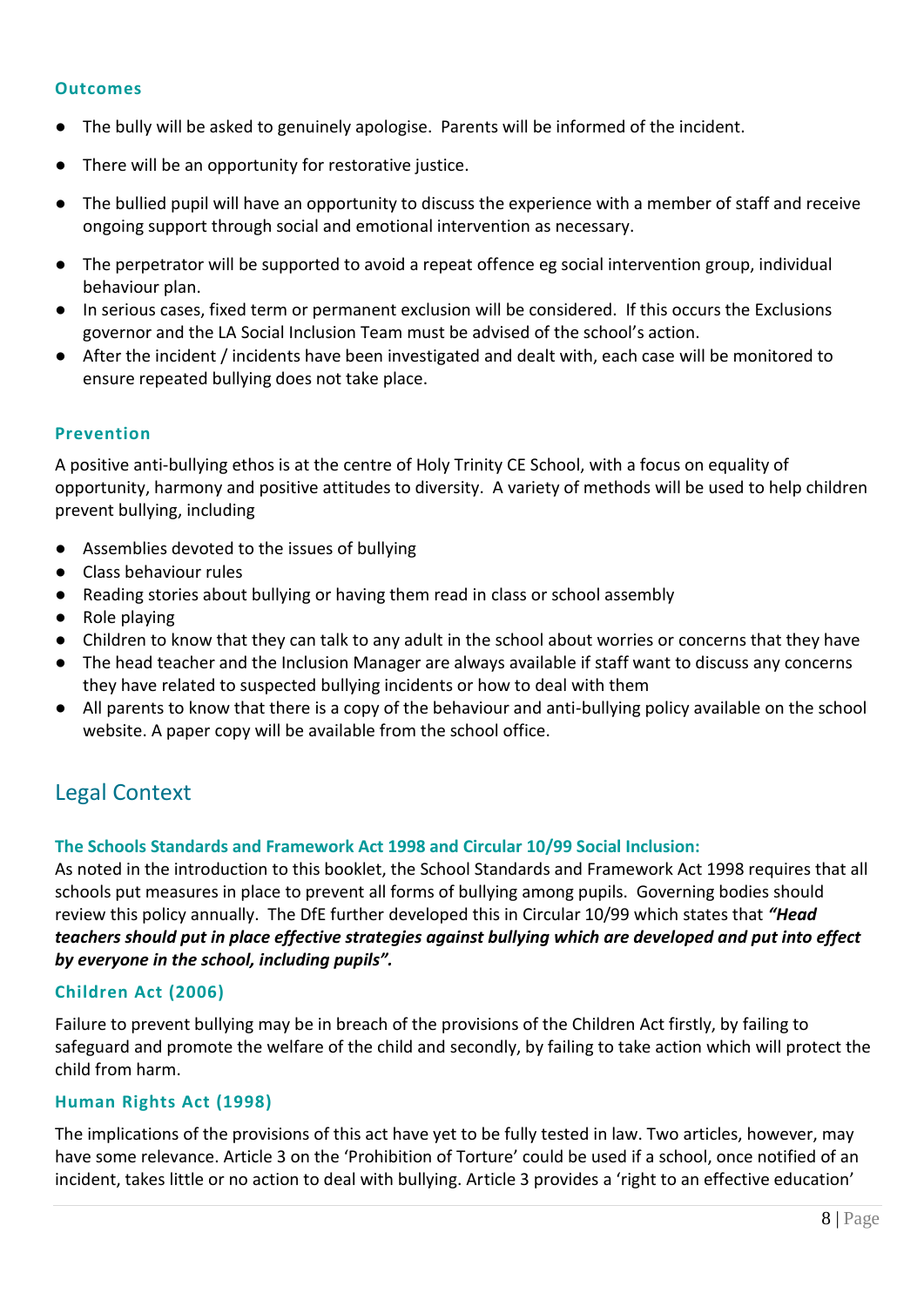which may be used if a child is unable to attend school because of bullying.

#### **Race Relations Acts (1976) and (2000)**

The Race Relations Act makes discrimination on racial grounds unlawful. Racial grounds in terms of the law, includes race, colour, nationality, citizenship and ethnic or national origin. The law puts a duty on LAs and schools to eliminate unlawful racial discrimination promote equality of opportunities and encourage good race relations.

The Stephen Lawrence report (1999) recommended the recording and reporting of racist incidents. Further advice is available from the Richmond upon Thames Ethnic Minority and Traveller Achievement Service.

Racist incidents are defined as "any incident which is perceived to be racist by the victim or any other person". Training is available from the LA on dealing with racist incidents in school. Schools should note that they should have in place an equality policy and action plan which could include, if appropriate, a section on racist bullying.

#### **Resources:**

There are many books and plays that provide an opportunity to discuss themes around bullying. For example "Kes" by Barry Hines - which is also a film directed by Ken Loach, old fairy or folk tales such as "Cinderella" and many more. Childline recommends the following books which specifically address bullying:

#### **Fluent Readers**

'The Camera Obscura' by Hugh Scott published by Walker 'Bully' by Yvonne Coppard published by Red Fox 'Bullies Don't Hurt' by Anthony Masters published by Puffin 'The Bailey Game' by Celia Rees published by Piper 'Bad Girls' by Jacqueline Wilson published by Double Day 'The Nubbler' by Pam Ayers example and published by Orion

#### **Younger Readers**

'Bully' by David Hughes **published by Walker** 'Taking the Cat's Way Home' by Jan Mark published by Walker 'Beat the Bullies' by Michelle Elliot **published by Macmillan** 'The Angel of Nitshill Road' by Anne Fine published by Macmillan

#### **Transition to secondary school**

Moving to a new school can be a worrying time for pupils and sometimes quite negative stories or rumours spread around amongst children in Year 6 about what might/could happen in Year 7. In Year 7, lots of children from many different schools are brought together and this can for some be a very difficult experience – relationships are formed and some are broken and pupils can become quite isolated. At Holy Trinity CE Primary School we take advantage of all the opportunities made available by our local state secondary schools. These involve;

- Visits by key staff to feeder primary schools to obtain key information, take assemblies and lessons (such as English, maths, etc), identify vulnerable pupils.
- Visits by pupils to secondary schools in the summer term for full school days, induction and other activities.
- Curriculum activities about the transition experience, preventing and challenging bullying.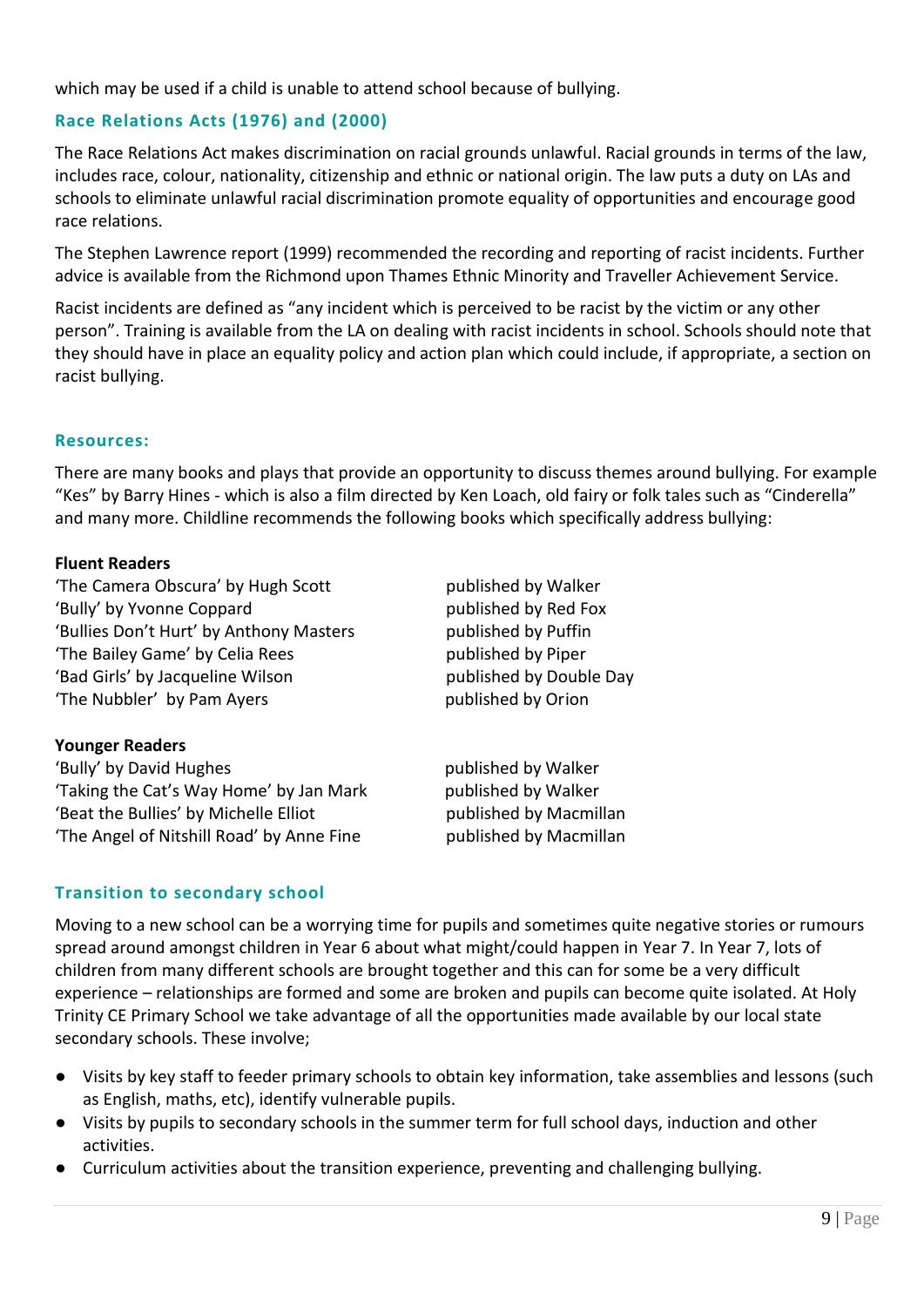#### **Children new to school**

In a similar way, children who arrive in school at non-standard times need to have a supportive structure in place to induct them positively into the school. Moving schools can be an unsettling experience as has already been mentioned and particularly so when you are the only one doing it at that particular time. These children can also be vulnerable because they may:

- Be at the early stages of acquiring English
- Have moved from another part of the country and have a regional accent
- Be asylum seekers or refugees
- They may be children from specialist provision being reintegrated into your school
- Be from Traveller communities
- Have had "difficult" experiences in their previous school or been permanently excluded

Many children from these groups will settle quickly and well into school of course. At Holy Trinity CE Primary School we ensure that these children,

- Have the rules and expectations are clearly explained
- Are assigned children who will ensure that they have someone to play with at playtime.
- Are expected by their class teacher, although this may sometimes only be with a day's notice.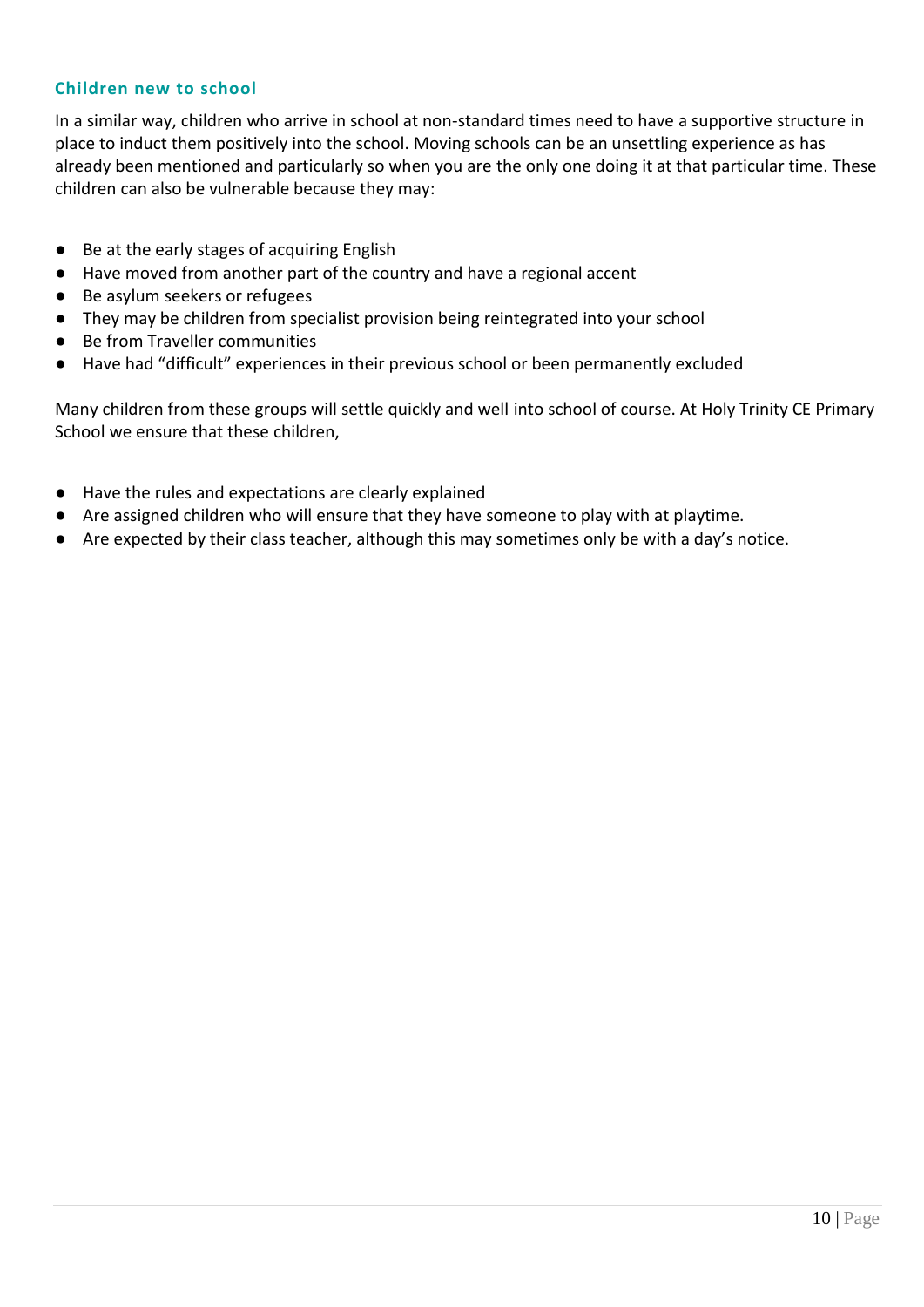## Appendix 1

#### **Suggestions for teachers and support staff**

- Tell the children that any form of bullying is *not* tolerated in the school. Everyone is expected to ensure that it does not happen and has the responsibility to tell – this is not telling tales.
- In class, ensure that the children discuss bullying what it is, what can be done etc.
- Draw up a class code of conduct.
- In Circle Time, allow the children to discuss ways to help any bullies to become part of the group.
- If bullying is happening, find out the facts, talk to bullies and victims individually.
- If appropriate break up the group dynamics by assigning places. (Most bullying groups have a leader, with other children being frightened of not bullying.)
- Differences should be acceptable and never a cause for bullying.

#### **Playground**

- Ensure that rules are known and understood.
- Deal with bullying and intimidation immediately.
- Have different parts of the playground set out for different games, quiet activities etc.
- All members of staff to have clear procedures to report incidents
- **All members of staff have a role in monitoring children's behaviour.** Staff should inform and liaise with one another if a problem arises.
- Any instances of bullying to be recorded on CPOMS, so that behaviour can be monitored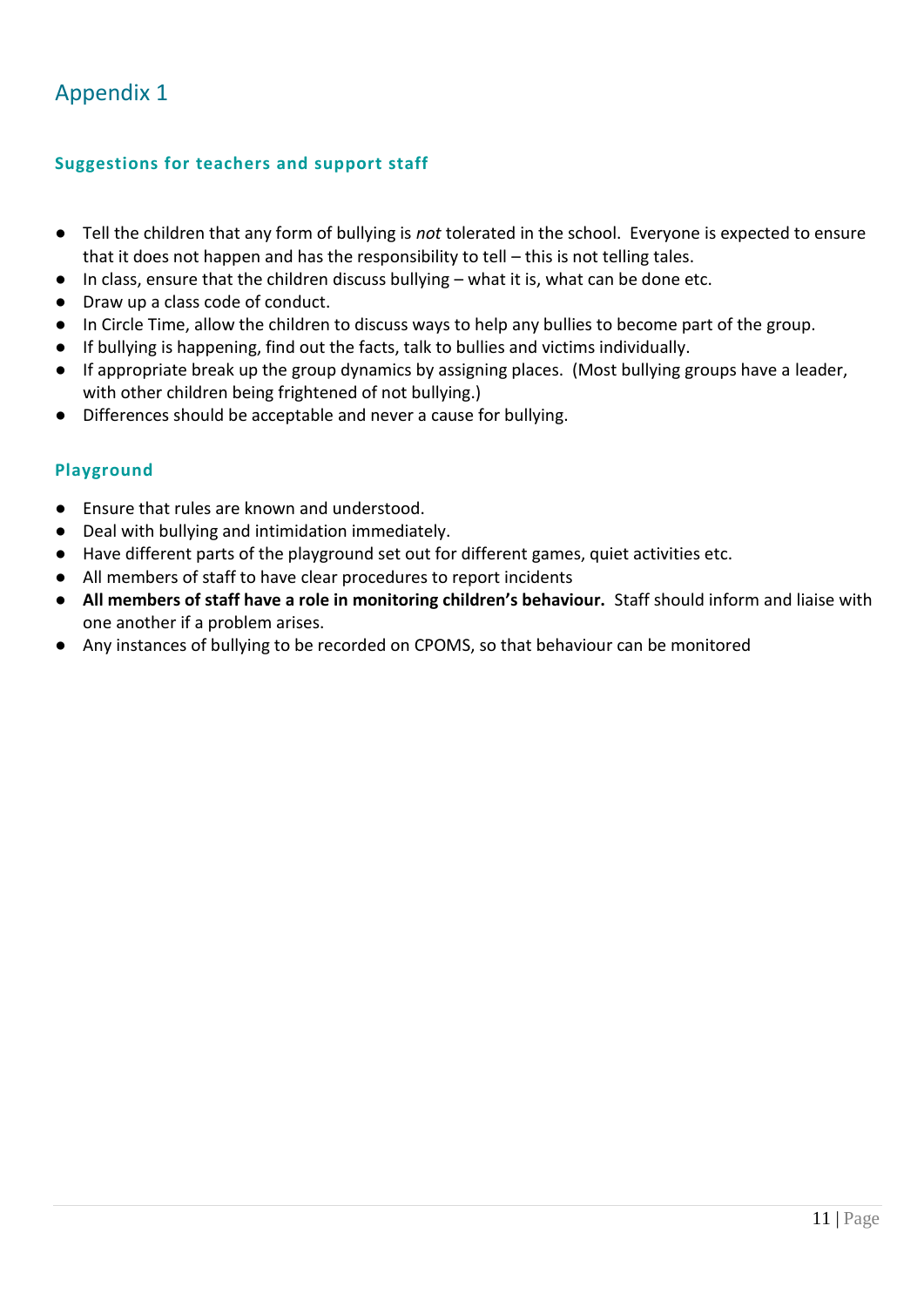## Appendix 2



#### **Behaviour statement**

At Holy Trinity CE Primary School we believe all pupils have the right to a positive experience of school life in a happy and safe environment. All adults and children should try to make school a happy place to be, where everyone feels valued, respected, and able to learn.

#### **We aim:**

- To reinforce a sense of community through shared responsibility
- To make an inclusive public statement created for and by parents, staff, governors and children
- To make everything clear for everyone
- To ensure a consistent approach and clear boundaries and so give a sense of security to all
- To provide a clear point of reference so that all members of the school community know where to find this important information
- Have clear boundaries so that everyone knows how to succeed
- Operate within an open and fair system that everyone can experience
- Make clear it is behaviour we may sometimes disapprove of not the child.
- Make clear that everyone can and does make good choices
- Develop self-esteem by enabling everyone to make good choices

#### **Children will:**

- Understand what is appropriate
- Understand the difference between right and wrong and how this may change in different settings
- Develop a sense of responsibility and to make positive choices
- Have a sense of achievement
- Observe that actions have consequences for themselves and others

#### **Staff will:**

- Feel secure in dealing with incidents
- Understand the systems in place and how to use them
- Monitor children who are given 'Stages@ see Behaviour Chart Appendix 6
- Provide consistency so that all staff deal with incidents in the same way

#### **Parents will:**

- Know how the school will deal with any incident involving their child
- Understand how they can support the school in working with their child
- Be informed of the process of behaviour management relating to their child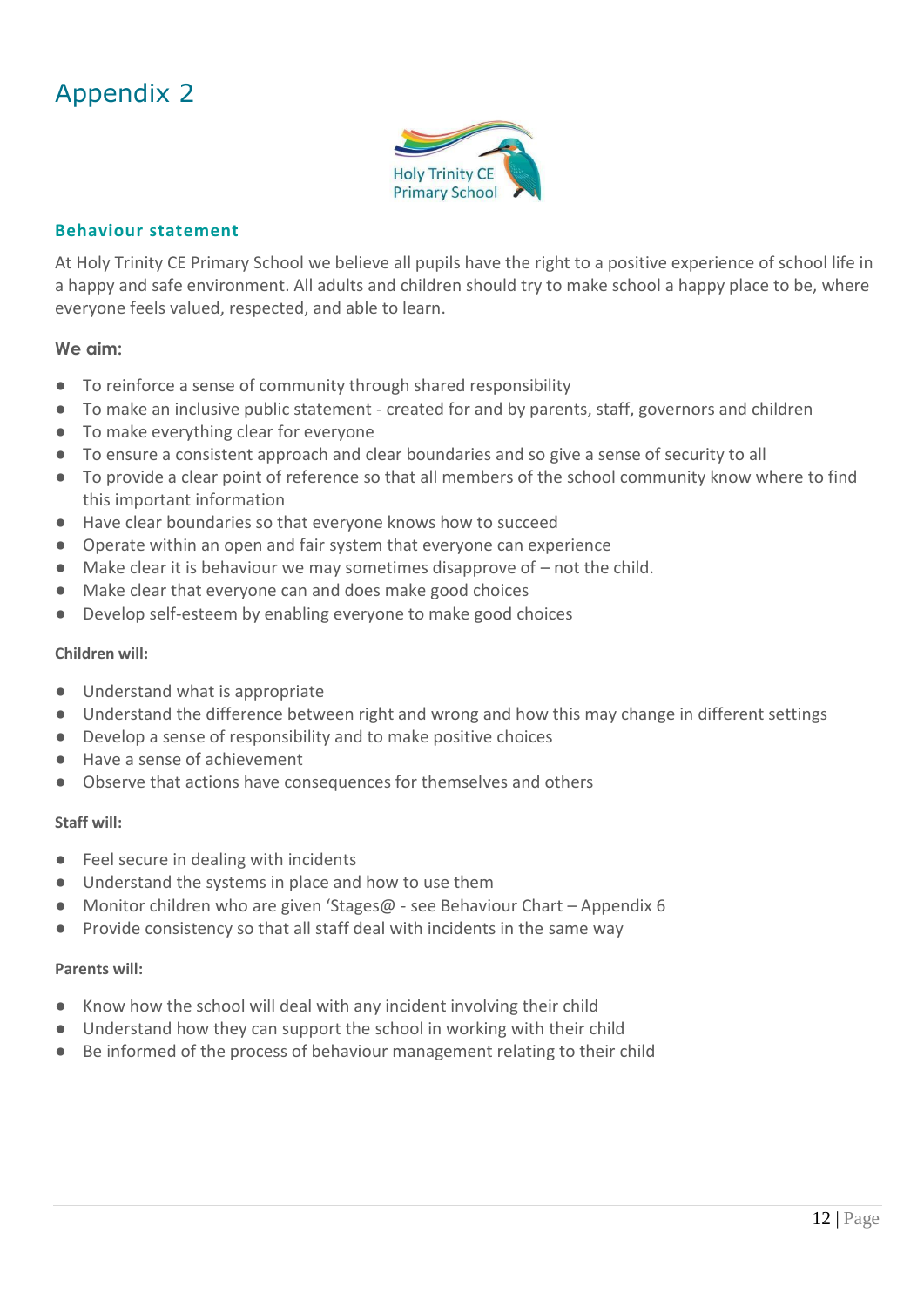#### **Values and Core Expectations**

We have a Vision and set of Values that underpin all that we say and do:

| 'Love learning, love one another, love God' |                                  |                                  |  |  |
|---------------------------------------------|----------------------------------|----------------------------------|--|--|
| <b>Aspiration</b>                           | Love                             | Community                        |  |  |
| We will show this value through:            | We will show this value through: | We will show this value through: |  |  |
| Resilience                                  | Compassion                       | Inclusivity                      |  |  |
| Creativity                                  | Truth                            | Friendship                       |  |  |
| Perseverance                                | <b>Kindness</b>                  | Respect                          |  |  |
| Courage                                     | Forgiveness                      | Responsibility                   |  |  |

This includes a set of Core Expectations that apply equally to adults and children, at all times, including travelling to and from school or when on a journey or trip during school time.

- Be polite
- Use kind words and polite language at all times never use swear words or name calling
- Open doors for others
- Show consideration for others
- People's right to hold their beliefs and opinions will be respected
- Others will never knowingly be put down
- Respect the school environment and others' property
- Attend school at the right times every day unless too poorly to be away from home
- Follow the dress code
- Listen to others
- Show respect for the differences and similarities in people
- Always do your best
- Be truthful but kind
- Co-operate
- Always put litter in a bin as soon as you can

#### **Rules around the school**

#### **In the lunch hall**

- Put your hand up to ask something
- Talk quietly and only to the people close to you

#### **In the playground**

- Play together without play fighting use only kind hands, kind feet and kind words
- If you are using the adventure or climbing frame don't run or play 'it' games they can be dangerous
- Follow the rotas
- Ask an adult if you want to go in for any reason
- Don't retaliate get help if you need it
- Stand still and be silent when the whistle blows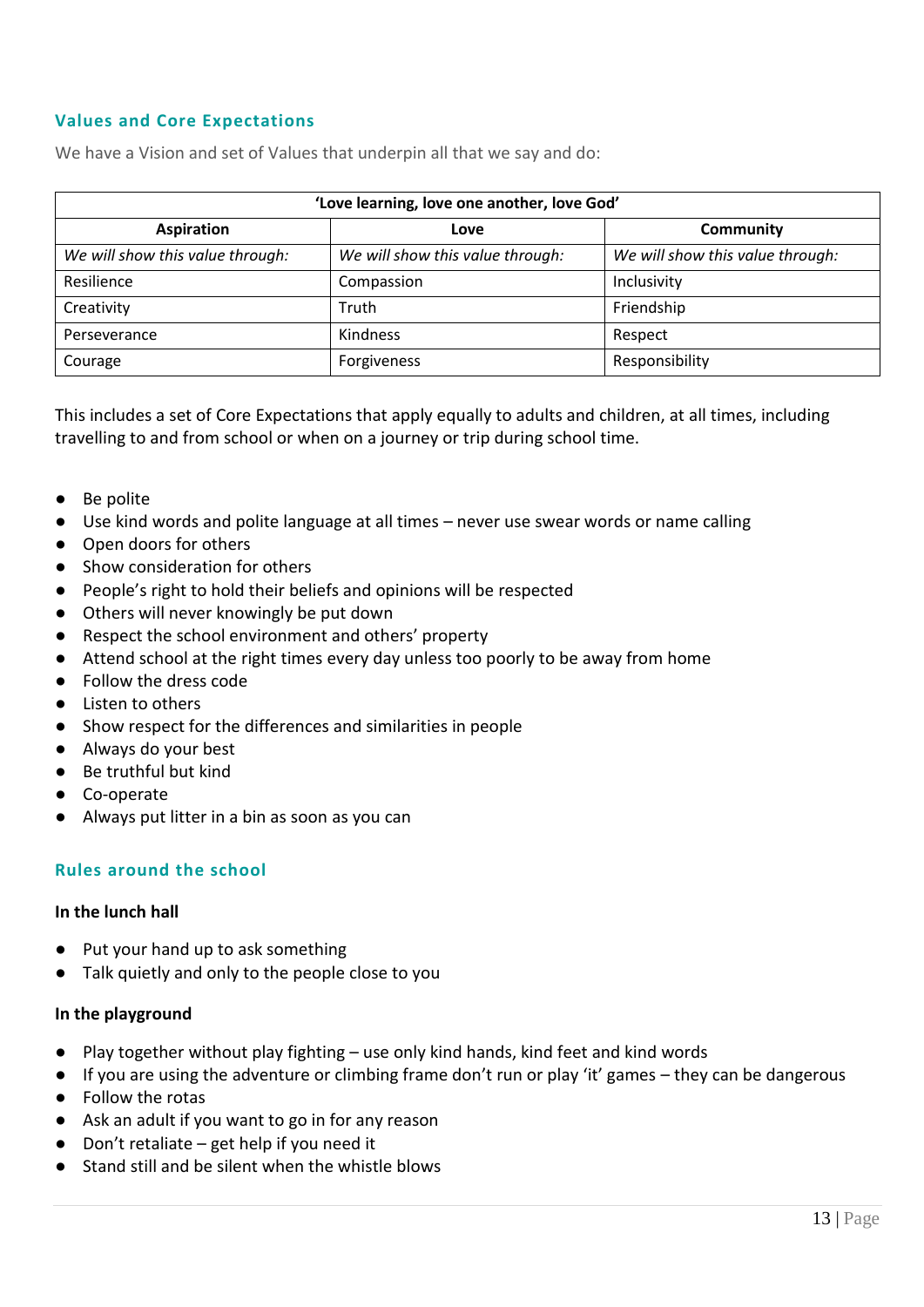#### **In the classroom**

- Put your hand up if you want to speak
- Complete home learning on time
- Enter and leave calmly and quietly
- Ask if you need to leave the room
- Tuck chairs in and leave the classroom tidy

#### **Worship and Assembly**

- Walk in and out silently
- Worship/Assembly is a silent time. Only speak if asked to
- Put up your hand if you wish to speak

#### **Wet Play Times**

- Use only the games provided. Leave games as you found them
- Ask an adult if you wish to leave the room
- Balls are not allowed

#### **Shared areas - corridors etc**

- Always walk
- Use only quiet voices
- Ask if you want to use the computers or other equipment
- Put things away and leave all areas tidy
- Keep the displays attractive and cared for

#### **In order to reinforce our expectations and rules we have a system of rewards in place. Children sticking to the rules will be regularly and consistently rewarded by:**

#### **Foundation Stage**

- Thumbs up
- Smiley face stamp
- Sticker
- Verbal praise
- Star of the day

#### **KS1**

- Verbal and non-verbal signs
- Thumbs up
- Sticker charts
- Good manners commented on
- Star of the day
- Sent to share achievements with senior staff
- Good news shared with parents
- Weekly Values Champion Certificates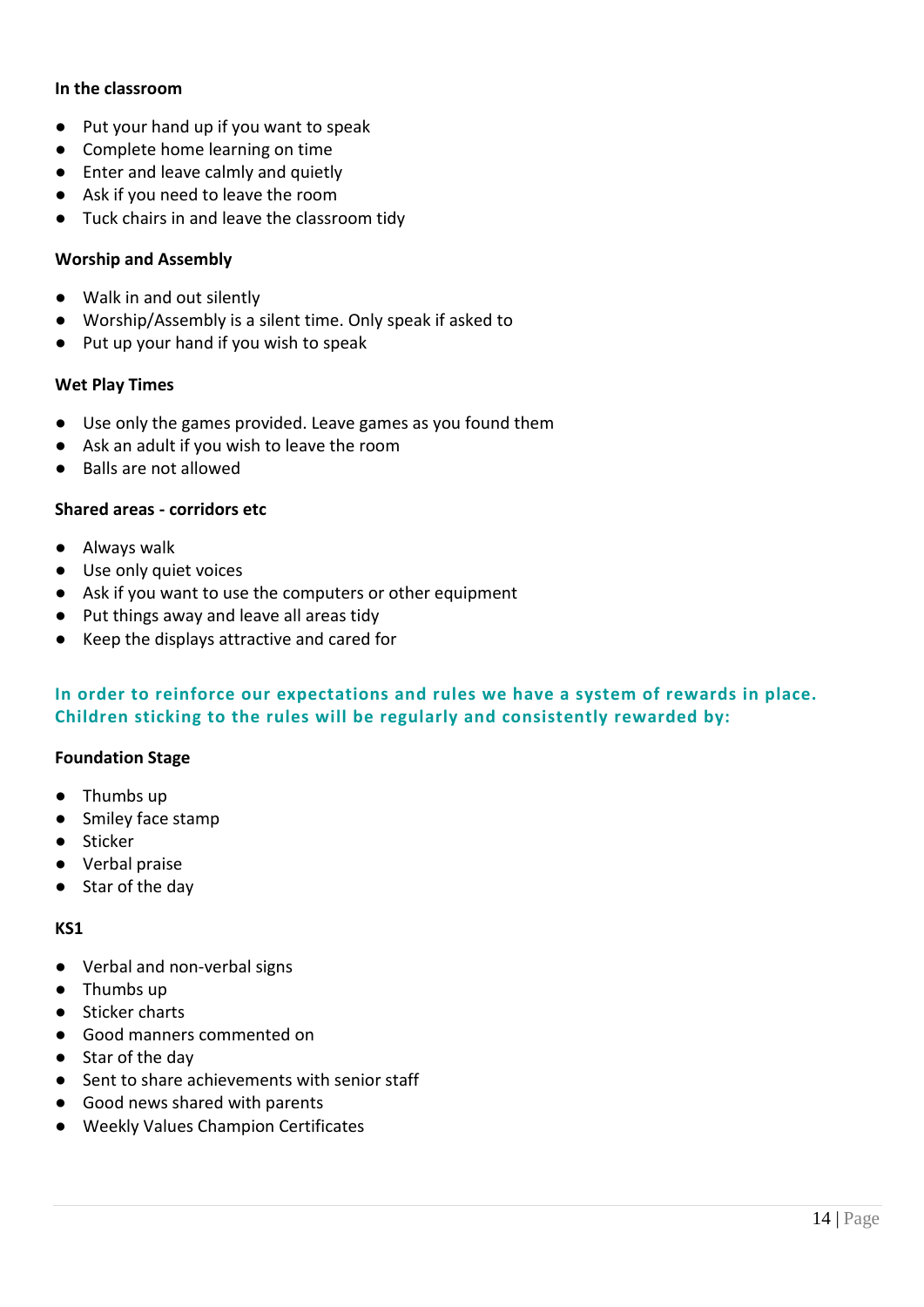#### **KS2**

- Use of verbal and non-verbal signs
- Team points
- Star of the Dav
- Weekly Values Champion Certificates
- Individual class rewards
- Sent to share achievements with senior staff
- Good news shared with parents

#### **Certificates**

Each teacher will choose two Values Champions and certificates will be given out in Celebration Worship each week. These certificates are for demonstrating our school values of Aspiration, Love and Community. The names of the children receiving these will be published in the school newsletter.

#### **Team points**

These will be given out each week and announced in the Celebration Assembly.

#### **If pupils choose to break the code we will take the following sanctions with a clear explanation of choices and consequences at each stage:**

#### **Foundation Stage staff**

● Children are given two explanations/chances and on the third occasion children have time out "on the stop and think stop (the stop, spot)".

#### **KS1**

- Verbal warning
- Name discretely recorded
- Miss up to 10 minutes of play, which can be "earned back"
- Sent to KS1 co-coordinator
- Sent to deputy/head teacher
- More serious incidents will be dealt with by senior staff and parents/guardians will be contacted and may be required to attend a meeting at school. This may include fixed term exclusions or permanent exclusions in extreme circumstances
- Further action may be necessary and this will be discussed between the head teacher and parents

#### **KS2**

- Verbal warning
- Follow the stages from 1 to 5
- Serious incidents will be dealt with by senior staff and parents/guardians will be contacted and may be required to attend a meeting at school
- Further action may be necessary and this will be discussed between the head teacher and parents

#### **Detention**

A detention (Stage 3) means that the child will not be able to sit or play with their friends at lunchtime and will be supervised by a senior member of staff – usually the Headteacher.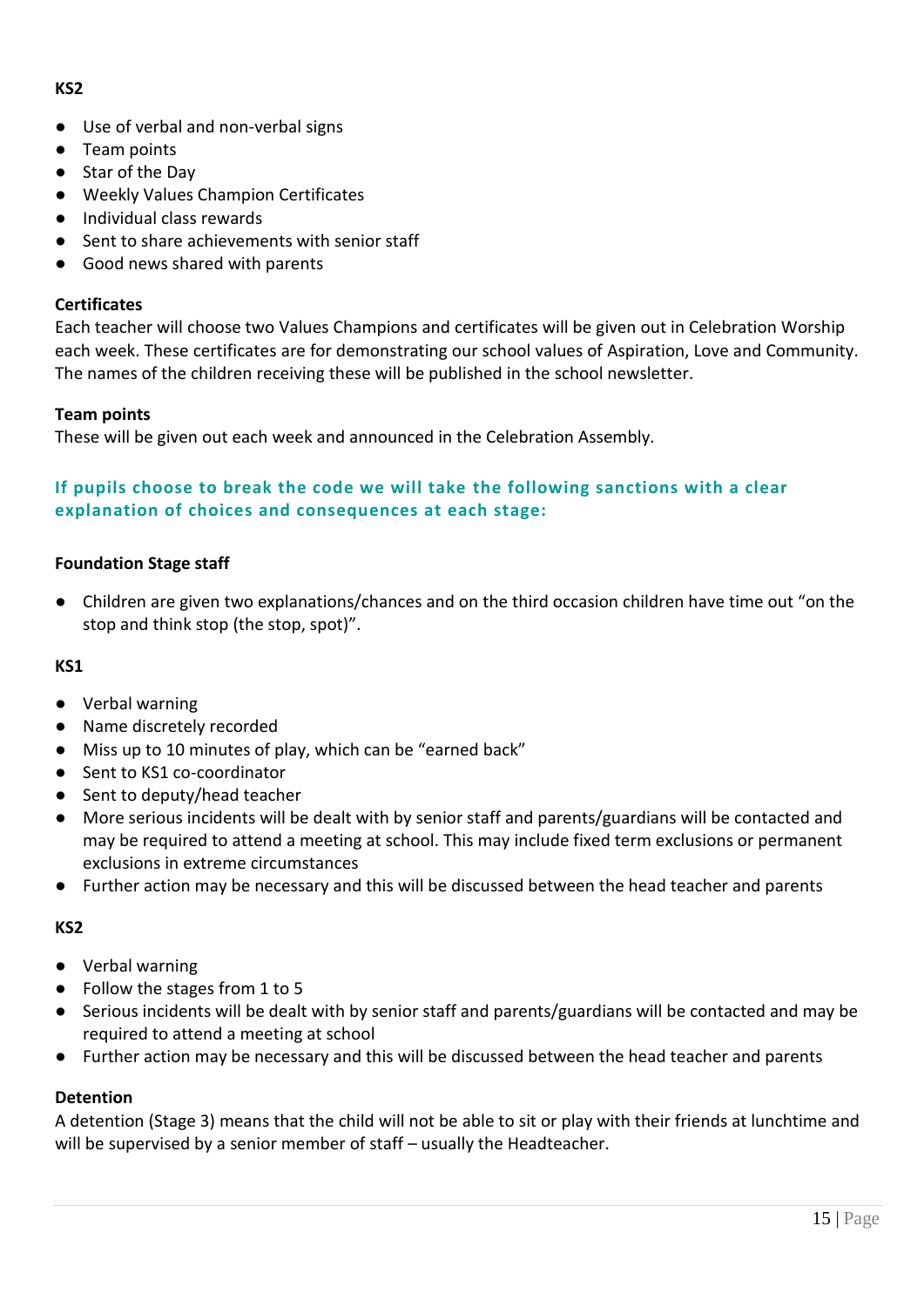#### **Reasonable Force**

For a very small minority of pupils, the use of restrictive physical interventions may be needed and used. (See Appendix 6)

*We look forward to working in partnership with parents/carers to ensure that our children have high standards of behaviour that will enable them and others to learn and flourish.*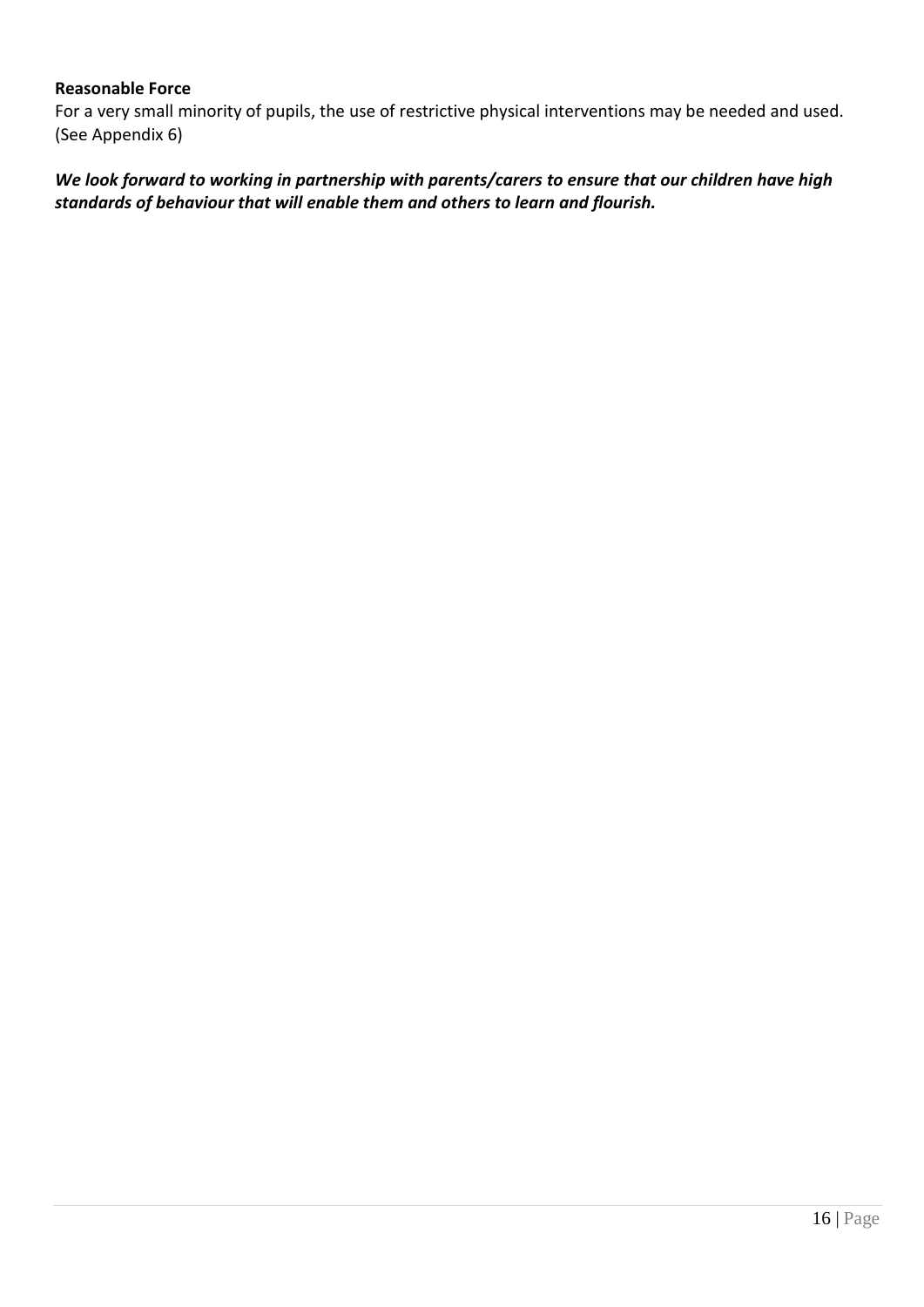## Appendix 3



#### **Behaviour choices and consequences**

Everyone in our school has the right: To feel happy and secure To learn To be respected

#### **Stage 1**

**Choice** - Calling out, talking, fiddling, swinging on a chair, distracting others (unintentionally) etc. **Consequence** - A reminder from teacher or assistant teacher, including a brief explanation of why the behaviour is not ok.

#### **Stage 2**

**Choice** - Not following instructions the first time, deliberate distraction of others, wasting time, not being school ready (ie no book bag, reading diary, reading book, spelling book, home learning (after a warning), PE kit, school uniform). Intentional calling out, fiddling, swinging on chair (ie after a reminder). **Consequence** - Break time time-out for upto 10 minutes to reflect on behaviour or a reflection walk in the playground.

#### **Stage 3**

**Choice** - Defiance, swearing, any insulting behaviour or any behaviour that could be seen as racist, lying, graffiti, hurting anyone, throwing anything, destruction of school property **Consequence** - Lunchtime detention. Child will be asked to complete a Reflection Sheet (Appendix 5)

#### **Stage 4**

**Choice** - Putting others in danger, insulting staff, deliberate racism, physical attack, repeated serious behaviour etc There is no list of set behaviours for which a pupil can and cannot be excluded, and the decision to exclude lies with the head teacher. Head teachers can exclude a pupil because their behaviour violates the school's behaviour policy, for repeatedly disobeying academic instructions or for behaviour outside of school.

**Consequence** - Fixed term exclusion – to be decided by head teacher and deputy and or inclusion manager

#### **Stage 5**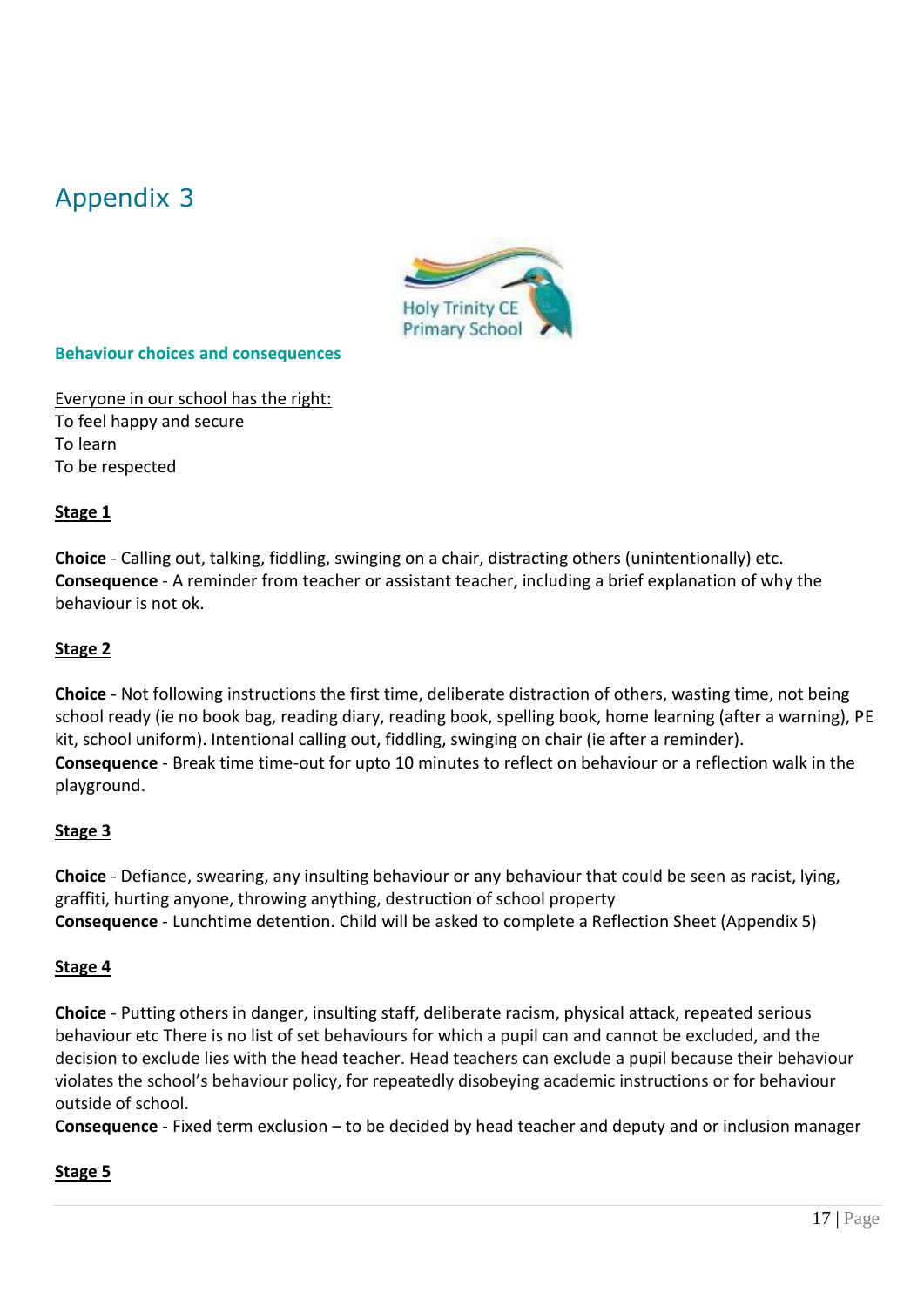Permanent exclusion – to be decided with governing body in consultation with the Local Authority

### **Parents to be informed about any Stage Three consequences and above**

## Appendix 4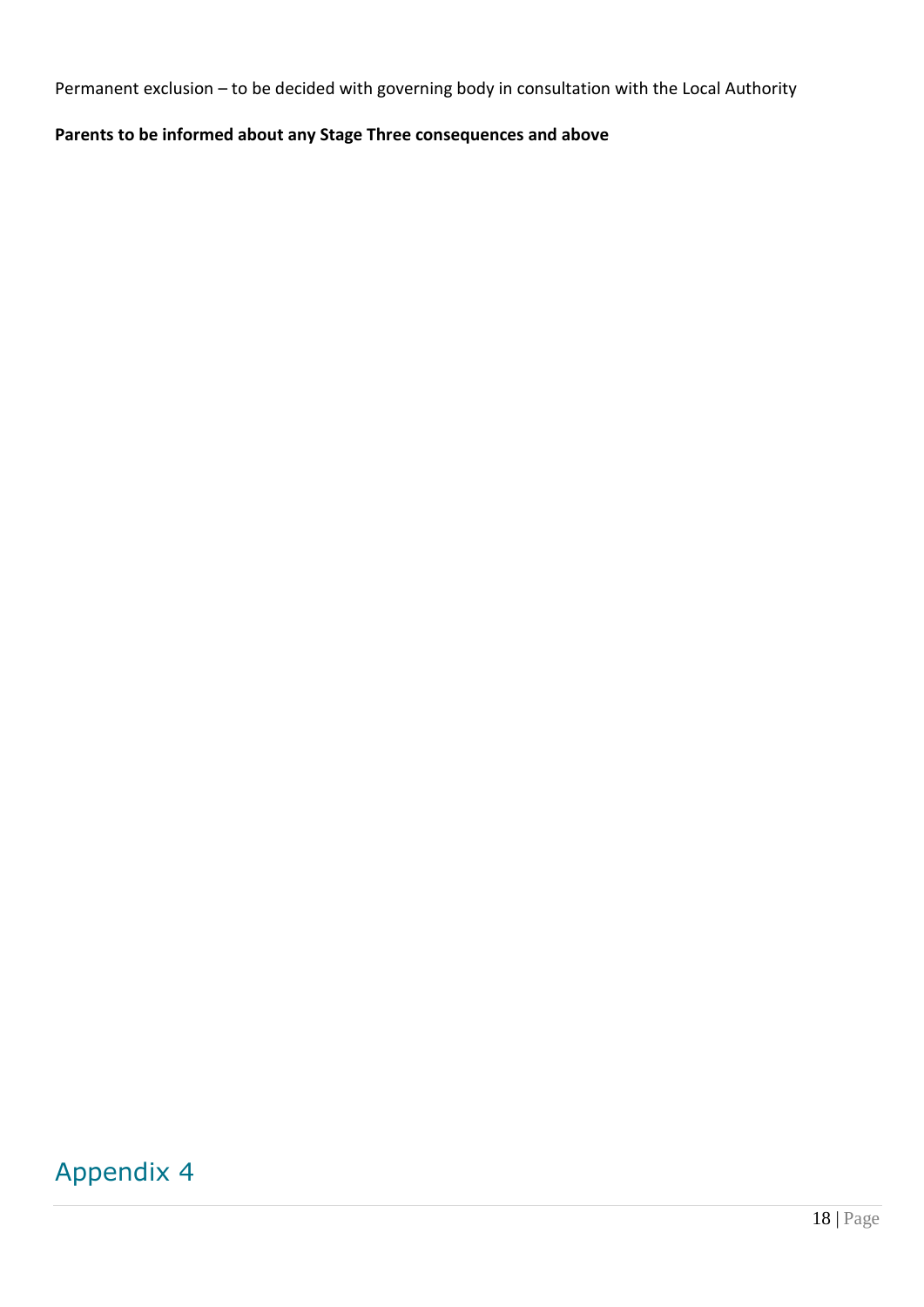

## **'Love learning, love one another, love God'**

## REFLECTION SHEET

| <b>Name</b> | <b>Class</b> | <b>Date</b> |
|-------------|--------------|-------------|
|             |              |             |

## Which of our values have you not shown?

| <b>Aspiration</b>                   | Love                                | Community                           |
|-------------------------------------|-------------------------------------|-------------------------------------|
| We will show this value<br>through: | We will show this value<br>through: | We will show this value<br>through: |
| Resilience                          | Compassion                          | Inclusivity                         |
| Creativity                          | Truth                               | Friendship                          |
| Perseverance                        | Kindness                            | Respect                             |
| Courage                             | Forgiveness                         | Responsibility                      |

What could you have done differently?

What will you do to put things right?

Appendix 5

**What is reasonable force?**